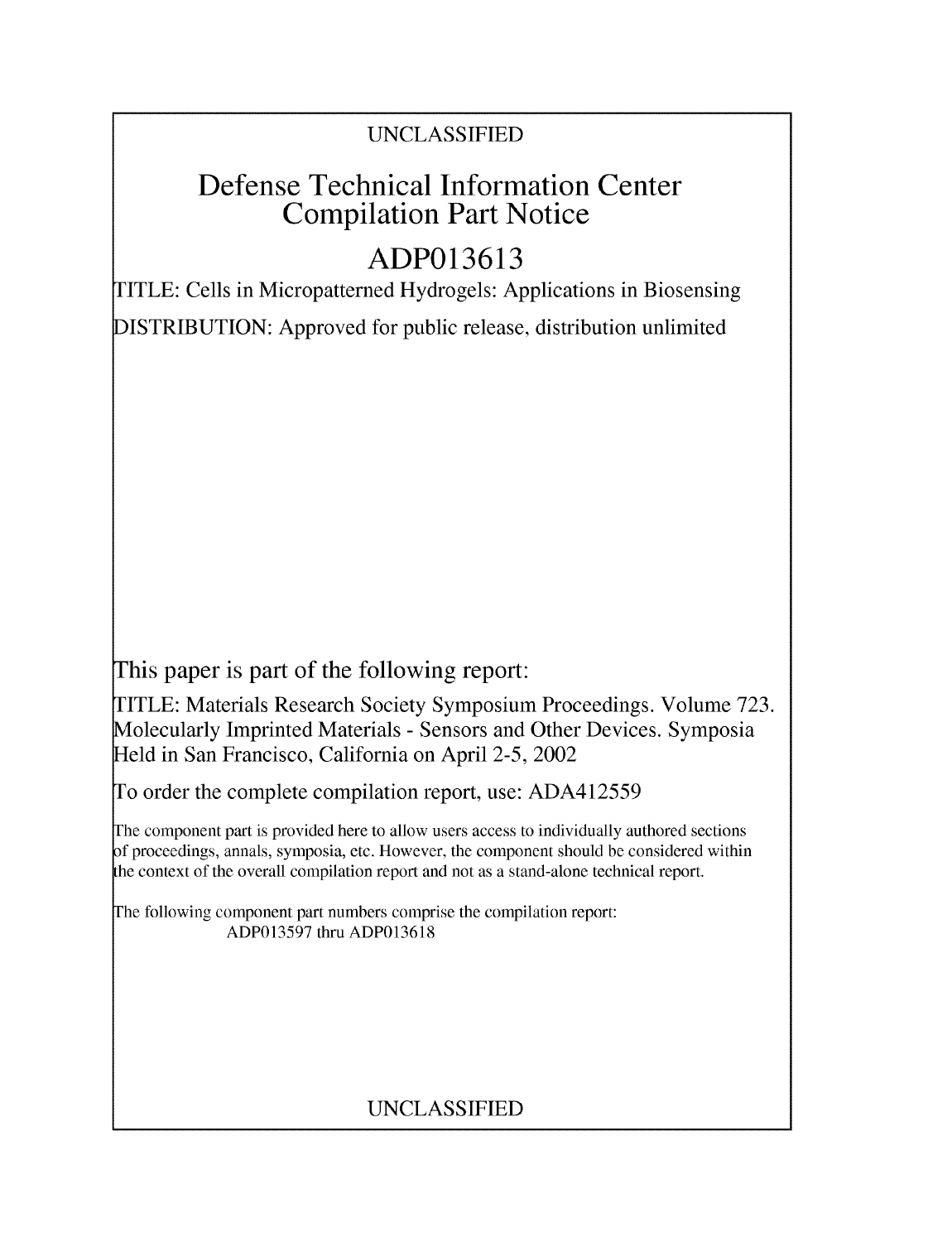Mat. Res. Soc. Symp. Proc. Vol. **723 ©** 2002 Materials Research Society **05.5**

#### Cells in Micropatterned Hydrogels: Applications in Biosensing

Won-Gun Koh and Michael Pishko

Department of Chemical Engineering, The Pennsylvania University, 104 Fenske, University Park, PA 16802-4420

#### ABSTRACT

Here we will discuss the development of arrays of mammalian cells of differing phenotype integrated with microfluidics and microsensors for applications such as drug screening and used to monitor cellular effects of multiple chemical and biological candidates. To fabricate these arrays, we immobilized either single or small groups of cells in 3-dimensional poly(ethylene glycol) hydrogel microstructures fabricated on plastic or glass surfaces. These microstructures were created using either photolithography or printed using microarray robots. The resulting hydrogel microstructures were fabricated to dimensions as small as 10 microns in diameter with aspect ratios as high as 1.4. The gels were highly swollen with water to permit mass transfer of nutrients and potential analytes to the cells, and cell adhesion molecules were immobilized in the gel to allow cell attachment and spreading. Cell viability was confirmed using fluorescent assays and ESEM used to verify complete cell encapsulation. The specific and non-specific response of these cells to target molecules was monitored using optical or electrochemical detectors and analyzed to quantify the effect of these agents on the different phenotypes present in the array.

#### **INTRODUCTION**

Cell-based biosensing devices for applications such as high-throughput drug screening require accurate positioning of cells into arrays that can be addressed (preferably using optical methods) and integrated with microfluidic channels for sample introduction.[ 1-4] Much research has been conducted in the area of cell patterning using chemical or lithographic methods for the spatial control of cell adhesion and growth. In most of these applications, anchorage dependent cells are immobilized on a twodimensional substrate. However, in a two-dimensional system, non-adherent cells are difficult to immobilize and adherent cells such as fibroblasts and hepatocytes are in an unnatural environment, i.e. in tissue they exist in a three-dimensional hydrogel matrix consisting of other cells, proteins, and polysaccharides. As the result, the response of these cells to drug candidates may be very different than that of the same cells in their native tissue.

One strategy to overcome the problems associated with a two-dimensional culture system is to encapsulate cells inside a three-dimensional hydrogel matrix. Originally cell encapsulation technologies using hydrogels were developed for tissue engineering or therapeutic cell transplantation to prevent rejection of the transplanted cells by the host's immune system.[5-7] Hydrogels have been widely used because of their high water content, softness, pliability, biocompatibility, and easily controlled mass transfer properties, essential for allowing the transport of nutrients to and waste products from the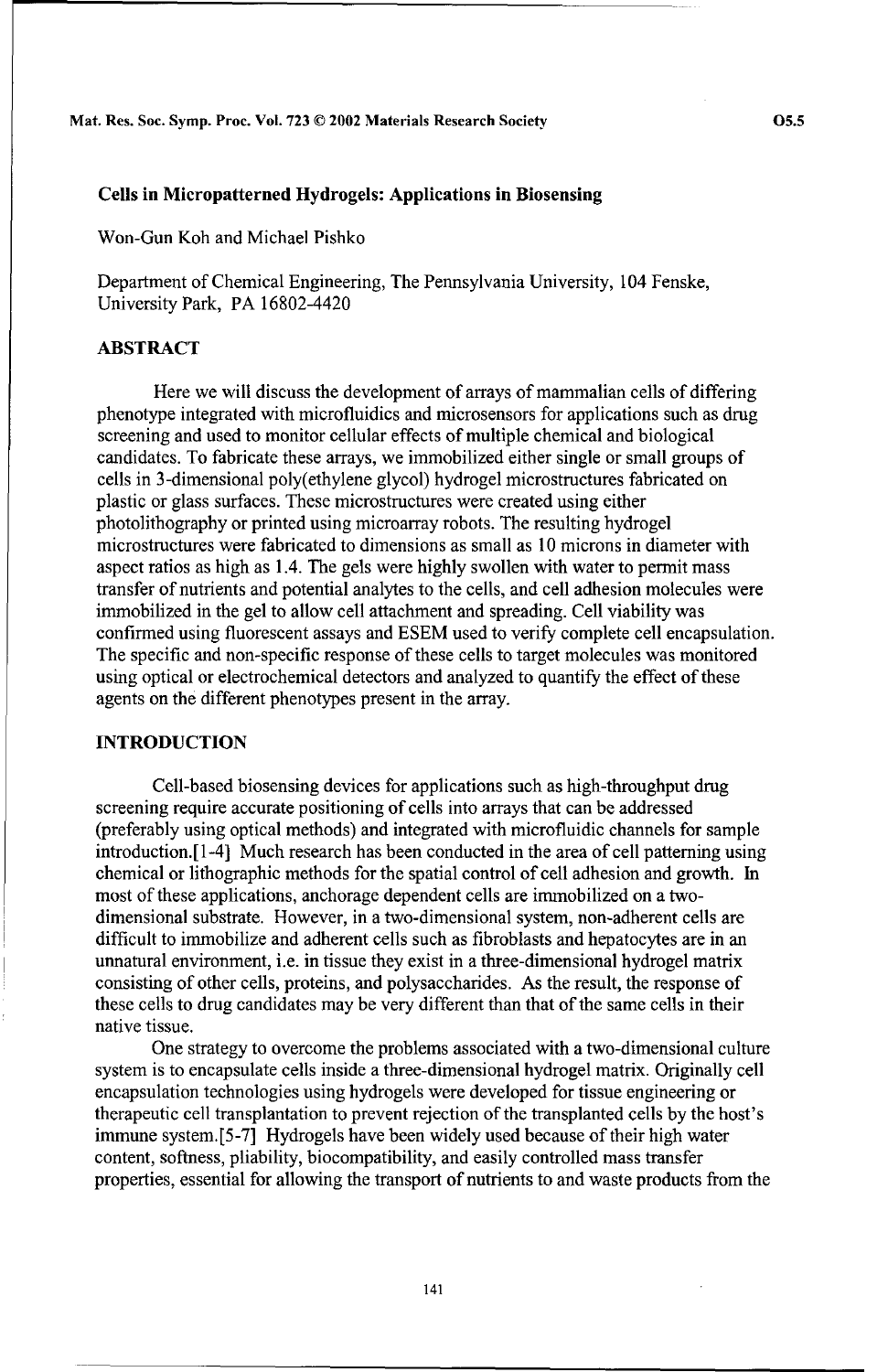cells.[8, 9] In this paper, we described the fabrication using photolithography of poly (ethylene glycol) (PEG)-based hydrogel microstructures encapsulating viable mammalian cells on glass or silicon substrates, which could be combined with microfluidic system for the cell-based biosensor application.

#### EXPERIMENTAL DETAILS

Functionalized silicon or glass substrates were prepared as described previously.[10] Briefly, square silicon wafers with area ranging from 0.25 in<sup>2</sup> to 1 in<sup>2</sup> were placed in 'piranha' solution consisting of 3:1 ratio of 30 % w/v  $H_2O_2$  and  $H_2SO_4$  for **I** min. This step was followed by immersion of silicon wafers in 1mM solution of 3- (trichlorosilyl)propyl methacrylate (TPM) in a 4:1 mixture of heptane/carbon tetrachloride for 5 min., at room temperature. As result, substrate surface became functionalized with self-assembled monolayers of TPM. After functionalization, silicon wafers were washed with ethanol and D. **1.** water.

Murine fibroblasts were cultured in Dulbecco's modified Eagle's medium (DMEM) containing 10% fetal bovine serum and 1% antibiotic/antimycotic in a 75cm<sup>2</sup> cell culture flask. Confluent fibroblasts were subcultured every 2 to 3 days by trypsinization with 0.25% (w/v) trypsin and 0.13% (w/v) EDTA. Cell culture was incubated at  $37^{\circ}$ C in 5% CO<sub>2</sub> and 95% air.

Hydrogel microstructures encapsulating murine 3T3 fibroblasts were fabricated using proximity photolithography. A sterilized poly(ethylene glycol) diacrylate or PEG-DA precursor solution containing 0.5% (w/w) Darocur 1173 as a photoinitiator was mixed with a cell suspension in PBS (phosphate buffered saline) to produce a cell density about 4 to 5 x  $10^6$  cells/mL in the gel precursor solution. The cell-containing polymer suspension was spin-coated onto functionalized substrates at 1500 rpm for 10 seconds to form uniform fluid layer. This layer was covered with a photomask and exposed to 365 nm UV light (300 mW/cm<sup>2</sup>) for 0.5 seconds through the photomask. Upon exposure to UV light, only exposed regions underwent free-radical induced gelation and became insoluble in common PEG solvents such as water. As a result, desired microstructures were obtained by washing away unreacted precursor solution with PBS or cell culture medium so that only the hydrogel microstructures remained on the substrate surface. During the UV light in gelation process, cells present in the polymer precursor solution were encapsulated in the resultant hydrogel microstructures. After encapsulation, surfaces with cell-containing microstructures were immersed in DMEM with 10% fetal bovine serum and incubated in a  $5\%$  CO<sub>2</sub> atmosphere at  $37^{\circ}$ C for 24 hours prior to examination. As a control, cell-containing microstructures were incubated with 0.05% sodium azide in same cell culture medium. ESEM and bright field optical microscopy were used to observe pattern morphology and verify presence of cells in the hydrogel arrays. A Live/Dead Viability/Cytotoxicity fluorescence assay was used to investigate the

cell viability after encapsulation of cells in the hydrogel microstructure. This assay uses SYTO 10 and Dead Red as fluorophores to distinguish living cells and dead cells. SYTO 10 stains live cells green and Dead Red stains dead cells red. For this assay, 2 µL of two fluorophores were added to 1mL HEPES-buffered saline solution (HBSS) to make the staining solution. The staining solution was placed on the hydrogel microstructure and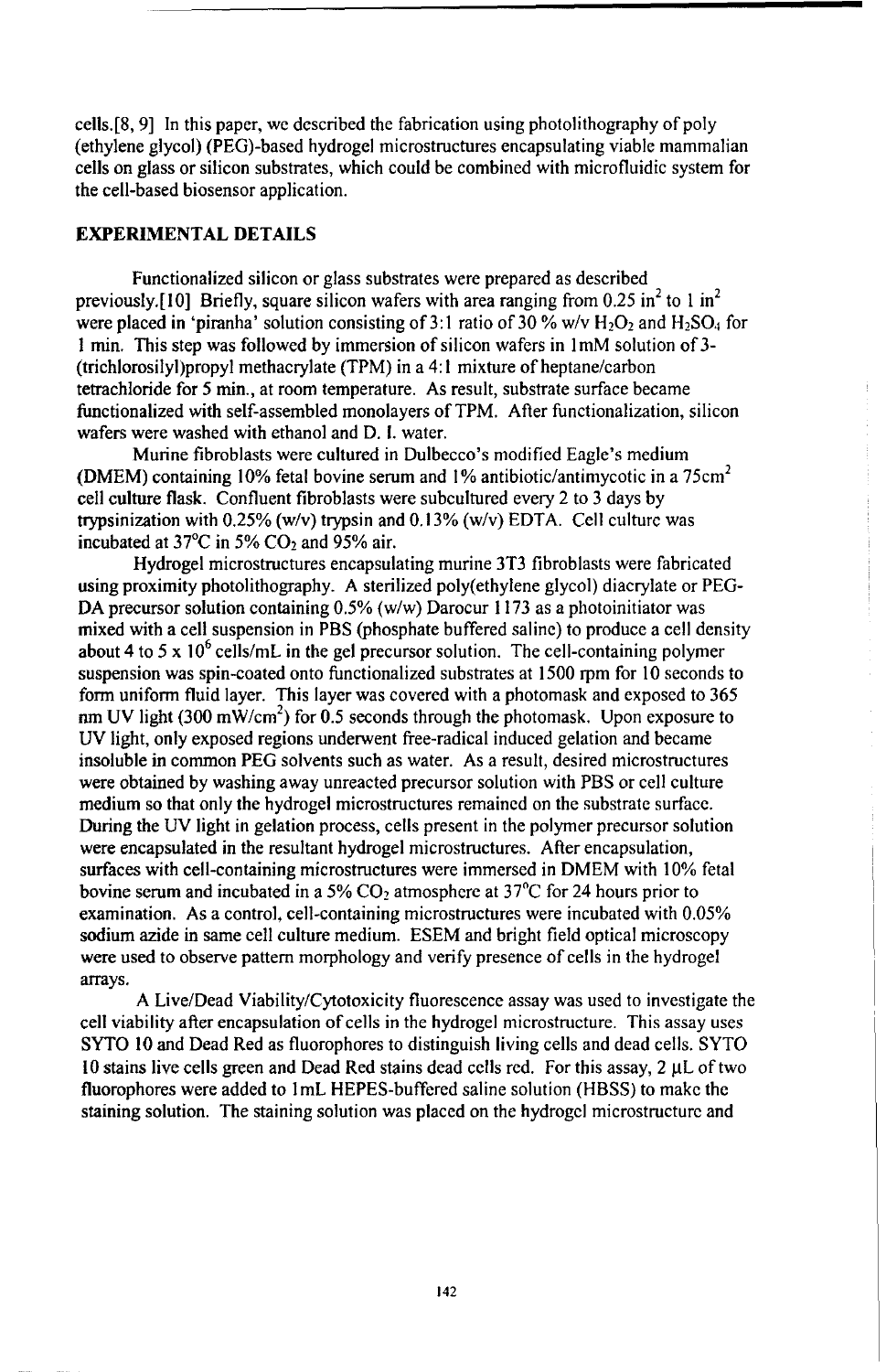incubated for 15 minutes in the dark, at room temperature. Viability of cells encapsulated in hydrogel arrays was examined with fluorescence microscope.

Microchannels in polydimethyl siloxane (PDMS) were obtained by curing 10: **1** mixture of PDMS prepolymer and curing agent against Si master which has a negative pattern of the desired microchannel defined with photoresist. After cured for 24 hr at 60°C, PDMS replica was peeled from master and oxidized in an oxygen plasma with glass slide for **I** min. Bringing the oxidized PDMS and glass slide into conformal contact resulted in irreversible seal and forms a enclosed microchannel. To make inlet and outlet port of microfluidic device, several holes were made in PDMS replica using 16-gauge needle and tubes were hooked up inside these holes.

#### DISCUSSION

Cell encapsulation inside the hydrogel matrices is based upon free-radical polymerization of PEG-DA, a main constituent of the precursor solution. When exposed to UV light in the presence of photoinitiator, acrylate groups form unstable active sites which react with each other, thus creating insoluble, cross-linked, three-dimensional structures. Our group combined photopolymerization through photomask with surface modification to create surface bound, hydrogel structures of various geometries on  $SiO<sub>2</sub>/Si$  substrates. It is hypothesized that methacrylate moieties on the substrate surface also participate in the free radical polymerization and create covalent bonding between acrylate groups present in the bulk gel and those on the surface, thus fixing hydrogel structures to the substrate. Long term adhesion of cell-containing hydrogel arrays to silicon surface was verified by placing hydrogel elements into aqueous environment for over a week. Upon hydration, PEG hydrogels may expand in volume by over 100%. In the absence of covalent attachment to the substrate, the mechanical forces associated with swelling are sufficient to cause the gels to delaminate from the surface. Here, the TPM monolayer binds the gel to the surface and prevents delamination while still allowing the gel to swell with aqueous media. However, the bound gel tends swell anisotropically, i.e. the dimensions at the base of the gel do not change but rather the gel swells upward away from the surface. Here, the gels were fabricated with approximately their equilibrium water content because of the PBS added along with the cells. Thus the gels would not physically swell with additional water. However, covalent attachment of the gels to the substrate surface was still necessary as unattached gels were easily washed from the surface.

To optimize the size of the cell-containing microstructures, various spin-coating rates were tested in an effort to create thicker gels and microstructures with greater aspect ratios. As expected, the thickness of the deposited layer of precursor solution was found to be inversely proportional to the spin-rate, and thus allowed control over the height of hydrogel microstructures. Spin-rates of 4000 rpm resulted in cylindrical hydrogels of about 10  $\mu$ m in height as measured by profilometry, while polymer layer spun at 1500 rpm yielded hydrogel elements about 70  $\mu$ m in height as observed by environmental scanning electron microscopy (ESEM). Hence, both lateral and height dimensions of hydrogel microstructures could be controlled, the latter by feature size of the photomask (to a minimum size of  $7 \mu m$ )and the former by the spin-coating rate. By using masks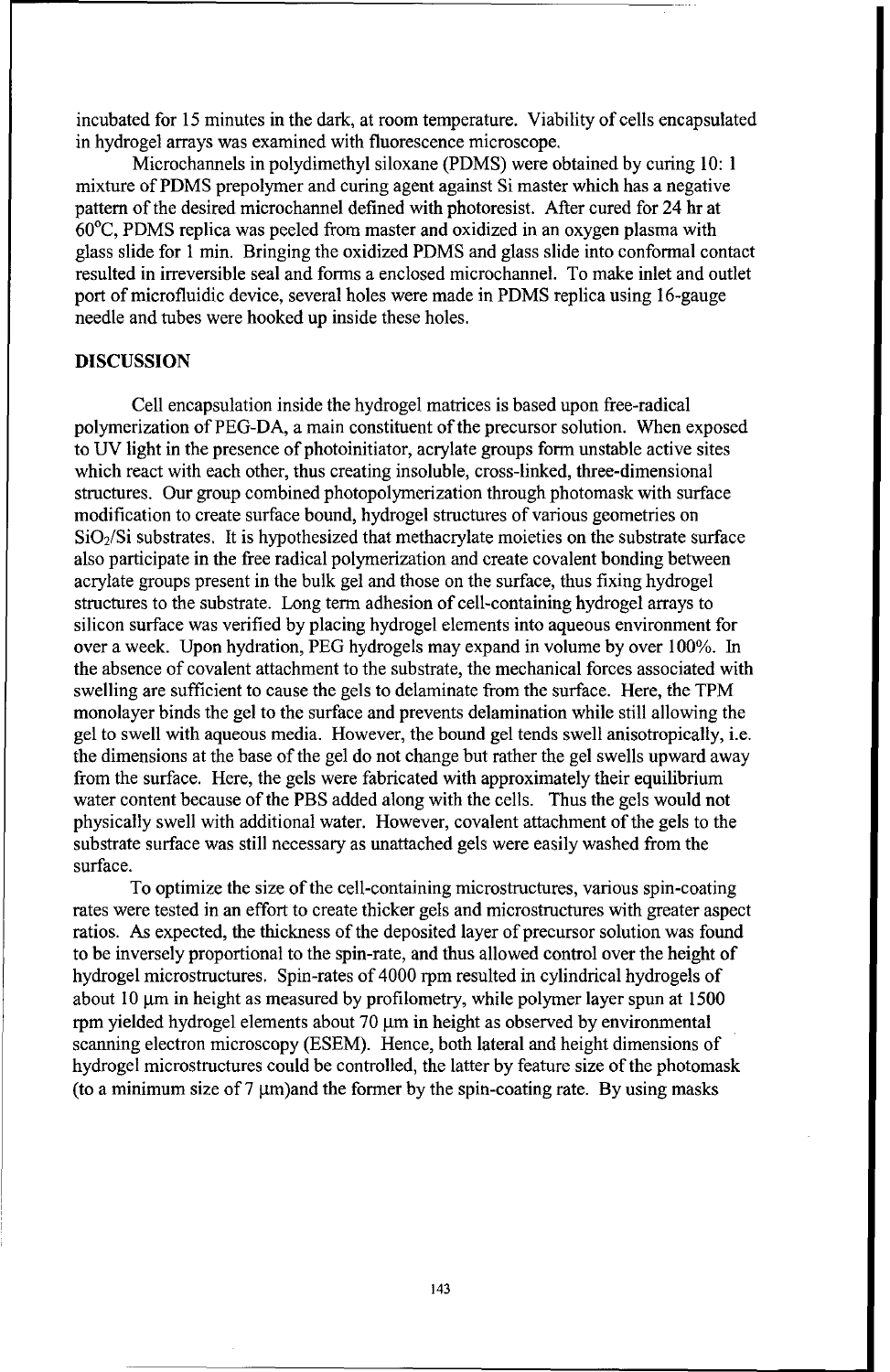with different feature sizes and using different spin-coating rates, we were able to create cell-containing microstructures with aspect ratios ranging from 0.12 to 1.4.

Figure 1 (a) shows the optical bright-field micrographs of an array of  $600 \mu m$ diameter hydrogel microstructures containing mouse 3T3 fibroblasts. The cells were completely encapsulated within the microstructures with no cells or cell processes evident outside the gel. The transparent nature of PEG-based hydrogel allowed us to observe cells in the hydrogel structure through optical microscopy and approximately an equal number of cells (30 per microstructure) were observed in each of the several hydrogel elements. Even though the image resolution of proximity lithography is larger than that of contact lithography, we were able to obtain high-quality hydrogel microstructures of 50  $\mu$ m diameter as shown Figure 1 (b). These cylindrical microstructures were of an obviously three-dimensional nature and were arranged in a  $20\times20$  square with 50 µm spacing between elements so that as many as 400 microstructures could be reproducibly fabricated in a 2 mm<sup>2</sup>. As is apparent from Figure 1 (b) the fact that these microstructures contain cells is not readily evident by electron microscopy because the cells are completely encapsulated within the gel.



Figure 1. Hydrogel microstructures on the glass substrate: (a) optical bright-field micrograph of 600 µm diameter hydrogel microstructures encapsulating 3T3 fibroblasts; (b) ESEM micrograph of 50  $\mu$ m diameter hydrogel microstructures

Cells must survive and maintain their normal function after encapsulation. We investigated the viability of cells encapsulated in the circle hydrogel arrays with diameters of 600 µm and 50 µm using a LIVE/DEAD viability assay. As was evident by the green emitted light, encapsulated cells were viable in both arrays. While 600 µm hydrogel microstructures contained numerous cells, 50 µm diameter microstructures had only I to 3 cells encapsulated per structure, with some microstructures absent of cells. Cell viability was influenced by photopolymerization condition such as concentration of photoinitiator and intensity and exposure time of UV light. The viability of cells encapsulated in hydrogel was also measured using an MTT (3-(4,5-dimethylthiazol-2-yl)- 2,5-diphenyl tetrazolium bromide) assay. In this assay, viable cells generated purple formazan crystals and confirmed that cells within the microstructures were viable.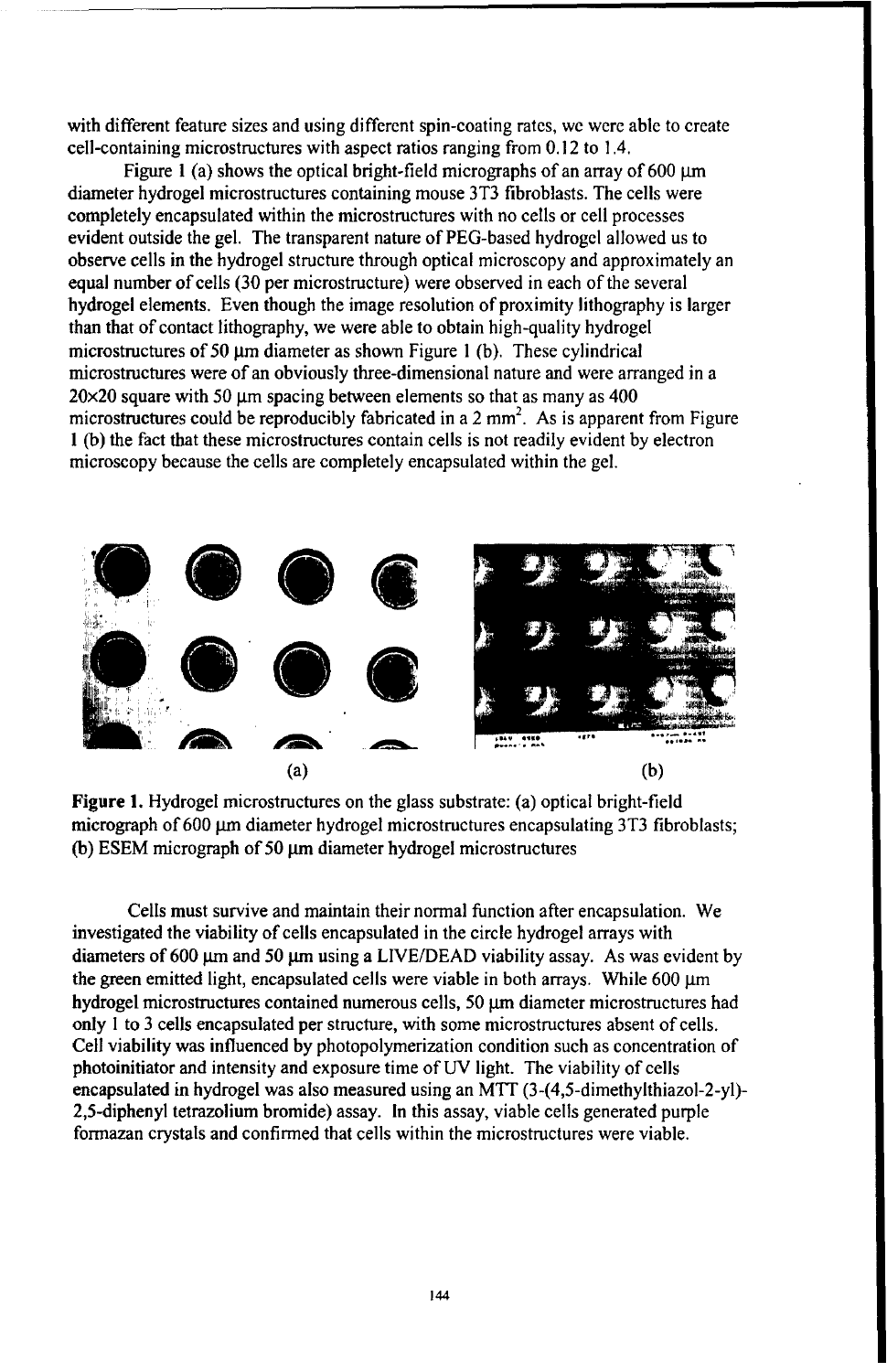Based on previous results, we prepared cell-containing hydrogel microstructures inside PDMS microfluidic channels. Recently, PDMS has been widely used as a material for the microfluidic system, because it is less expensive and less fragile than glass or Si/SiO2. Furthermore, being based on replication, fabrication processes in PDMS are much faster and more convenient than those in glass or  $Si/SiO<sub>2</sub>$ .

In our experiment, we first fabricated hydrogel microstructure inside an approximately 100 µm wide, 50 µm deep PDMS microchannel. Microchannel was filled with hydrogel precursor solution and then exposed to UV light through a photomask. Only exposed regions underwent photopolymerization and gelled inside the microchannel. Finally, by flushing the channel with PBS, we obtained the desired hydrogel microstructure inside a microfluidic channel as shown in Figure 2(a). To obtain cell-containing hydrogel microstructure inside microchannel, cell suspension in PBS was added to polymer precursor solution and this solution was injected to the microchannel. Figure 2(b) shows the cell-containing hydrogel microstructures inside a microfluidic channel fabricated by same procedure.



Figure 2. Hydrogel microstructure fabricated in PDMS microchannel: (a) hydrogel microstructure without encapsulated cells; (b) cell-containing hydrogel microstructure inside microchannel.

#### **CONCLUSIONS**

In conclusion, we presented an easy and effective method for encapsulation of cells inside PEG-based hydrogel microstructures form using photolithography. Highdensity arrays of three-dimensional microstructures have been fabricated on substrates using this method. Cells were encapsulated in cylindrical hydrogel microstructures of  $600$  and  $50 \mu m$  in diameter. Reducing lateral dimension of the individual hydrogel microstructure to 50  $\mu$ m allowed us to isolate 1 to 3 cells per microstructure. Viability assays demonstrated that cells remained viable inside these hydrogels after encapsulation. While more thorough investigation of the optimal conditions for sustaining cell survival inside the hydrogel microstructures is needed, our preliminary results are very encouraging. Future work will be focused on further investigation of cell viability and function with these gels and the formulation of gel chemistries designed to improve cell function, perhaps through the inclusion of cell adhesion molecules in the gel formulation.